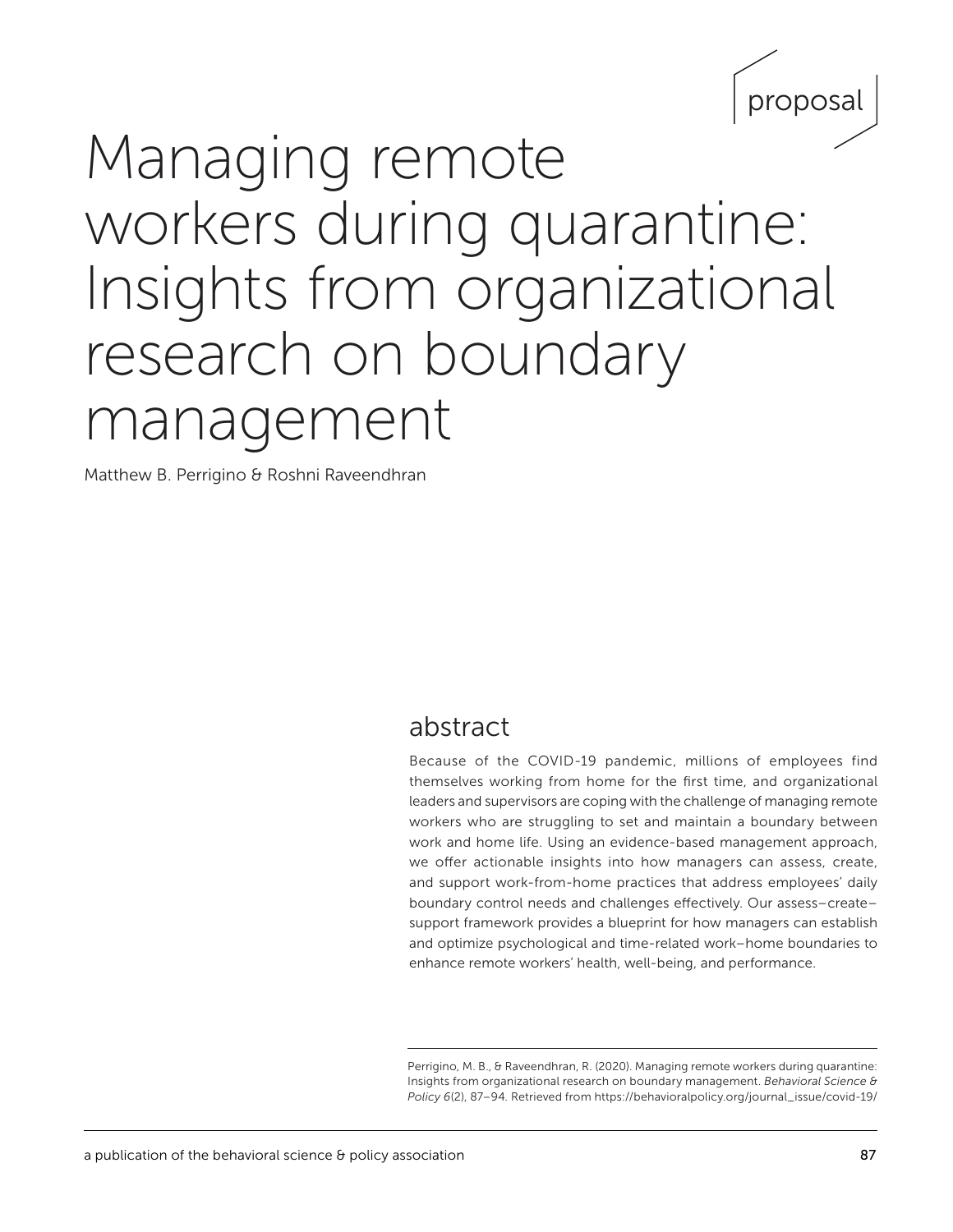Although the ability to work from home<br>(WFH) can offer numerous benefits to<br>employees, research suggests that job (WFH) can offer numerous benefits to employees, research suggests that job performance worsens, job satisfaction decreases, and family-related problems occur when employees struggle to manage the boundaries between work and home.<sup>1-6</sup> With the COVID-19 pandemic forcing millions of employees to work from home for the first time, the struggle has become more widespread—as is highlighted by news headlines such as "Work*-*Life Balance Is a Lie—and Coronavirus Is Exposing It."7–10

The pandemic is also adding to the standard challenges of working from home. Physical boundaries no longer separate work from home at all. Employees who formerly worked remotely only part time must now conduct all of their business in their personal spaces. Meanwhile, already remote workers no longer have the luxury of doing so from "third spaces," such as coworking facilities or coffee shops.<sup>11</sup> In addition to the various ways that employees are required to adapt to the forced WFH setup, they also have to deal with the distracting presence of other family members—including children attempting to engage in virtual learning—during typical workday hours.12,13 Moreover, the work and home demands created by the COVID-19 pandemic are significantly distorting psychological and time-related boundaries between work life and home life. Employees are working up to three hours longer each day, experiencing the sensation of days blurring together, and expressing concern that employment and family obligations require as much time on weekends as they do on typical weekdays.<sup>14-16</sup>

Existing WFH policies were not designed to either address or fully encompass the issues raised by the coronavirus pandemic. In this article, we propose an evidence-based management framework that focuses on how managers can help homebound employees create temporal and psychological boundaries that enable them to better structure their days and handle the social and psychological pressures that stem from being forced to work from home. We call our boundary management approach the *assess–create–support framework*.

## Assess–Create–Support Framework

The success of the policies that organizations institute to enhance their employees' well-being depends on two key factors: the degree to which managers—as gatekeepers—implement these policies and the degree to which this implementation meets employees' needs.5,17–20 Our assess–create–support framework addresses both of these factors and is depicted in Figure 1. First, managers must *assess* employees' needs and preferences so as to tailor WFH practices to address the demands created by the COVID-19 crisis. Second, managers should *create* practices that help delineate temporal and psychological boundaries for their employees. Third, managers must *support* these practices by championing their implementation. Below we describe this advice in detail and offer supporting evidence from recent research on internal organizational practices.

#### Assess

Research indicates that managers, with their wide-ranging and multiple responsibilities, may possess limited awareness of their employees' needs related to work-life balance.<sup>21</sup> The support that they provide for work–life balance is often informed by their own experiences with the issue: Managers with elder caregiving responsibilities, for instance, are more likely to grant their subordinates' flexible scheduling requests, and organizations whose top management teams have children tend to offer more policies targeted to work–life balance.<sup>22-25</sup> To begin the process of addressing their employees' work–life balance issues, managers should identify the ways that their own WFHrelated needs, challenges, and triumphs during this pandemic might offer insights into the experiences of their employees. But they should go further as well.

To avoid operating under the assumption that their experiences apply to everyone, managers should also collect and consider information from their employees about the demands being placed on them and about their ideas and preferences for solutions to the conundrums these demands create. Research suggests that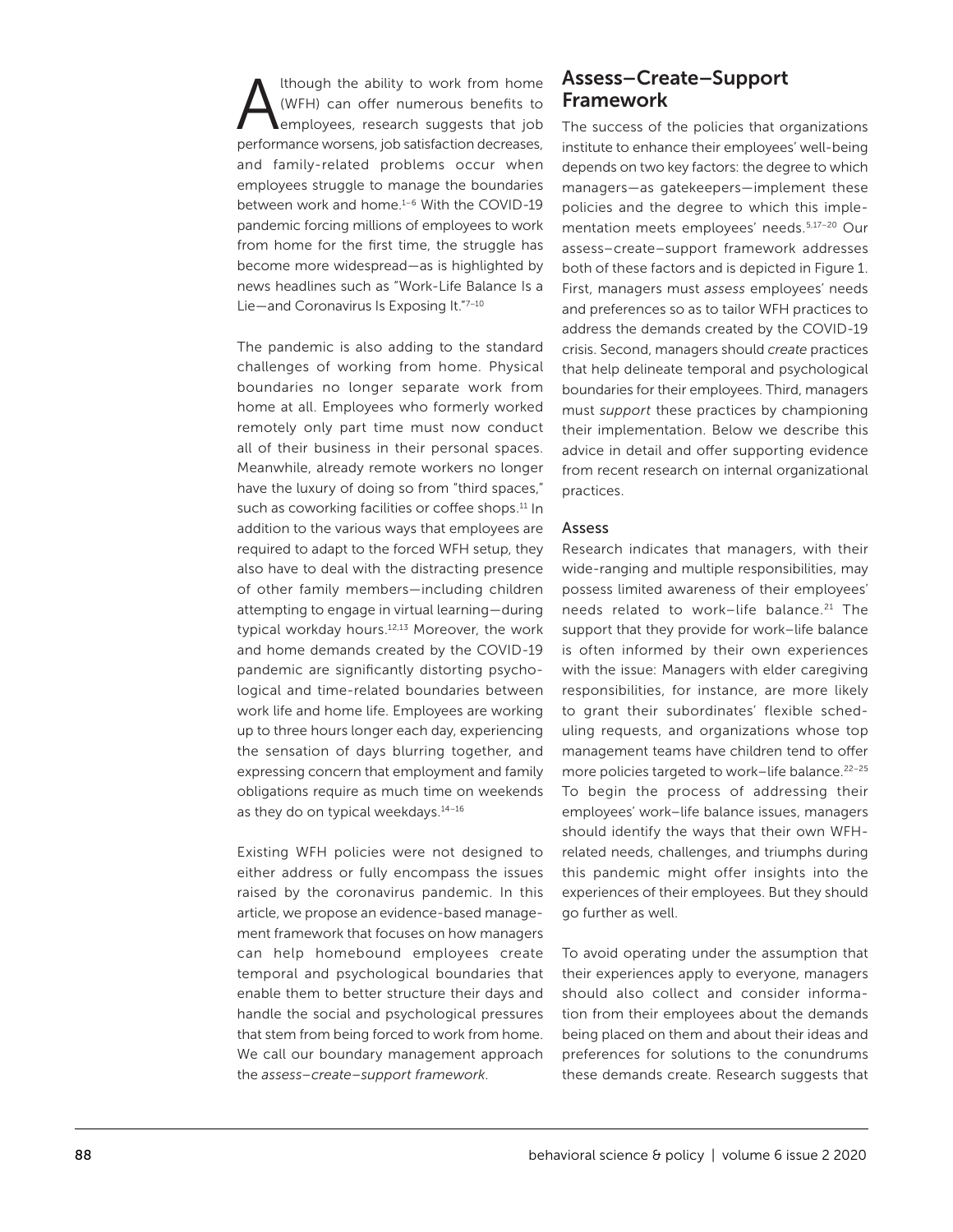## Figure 1. The assess–create–support framework for boundary management during (& after) the COVID-19 pandemic



*Note.* WFH = work from home; HR = human resources.

although some individuals are *separators* (who prefer to separate work and nonwork roles), others are *integrators* (who prefer to blend work and nonwork roles).<sup>26</sup> Given the unique challenges that employees might face during this crisis (such as having to manage school-age children and their education at home or provide care for a sick family member), it is especially important that managers become aware of and understand each employee's boundary management preferences and needs. For example, separators might require stringent boundary control to perform their best, whereas integrators might require increased flexibility.

One-on-one conversations certainly are the best means of understanding the unique situation each employee faces, but managers may well be strapped for time and resources, especially when they lead large teams. In such cases, they may be able to leverage technological tools, such as online assessments (for example, the Center for Creative Leadership's WorkLife Indicator<sup>27</sup>), to learn about their employees' specific circumstances. Insights might be gleaned as well through technologies that enable employees to share information about their challenges by communicating with an avatar of their leader—a potential option when employees are reluctant to speak directly with a manager about personal or family issues.<sup>28</sup>

We also suggest that managers consult with their organization's human resources (HR) professionals to better understand existing WFH practices. Research indicates that HR professionals are better versed than most managers in the health and well-being benefits of WFH practices.<sup>29</sup> Moreover, they may be able to point to formal supports that current organizational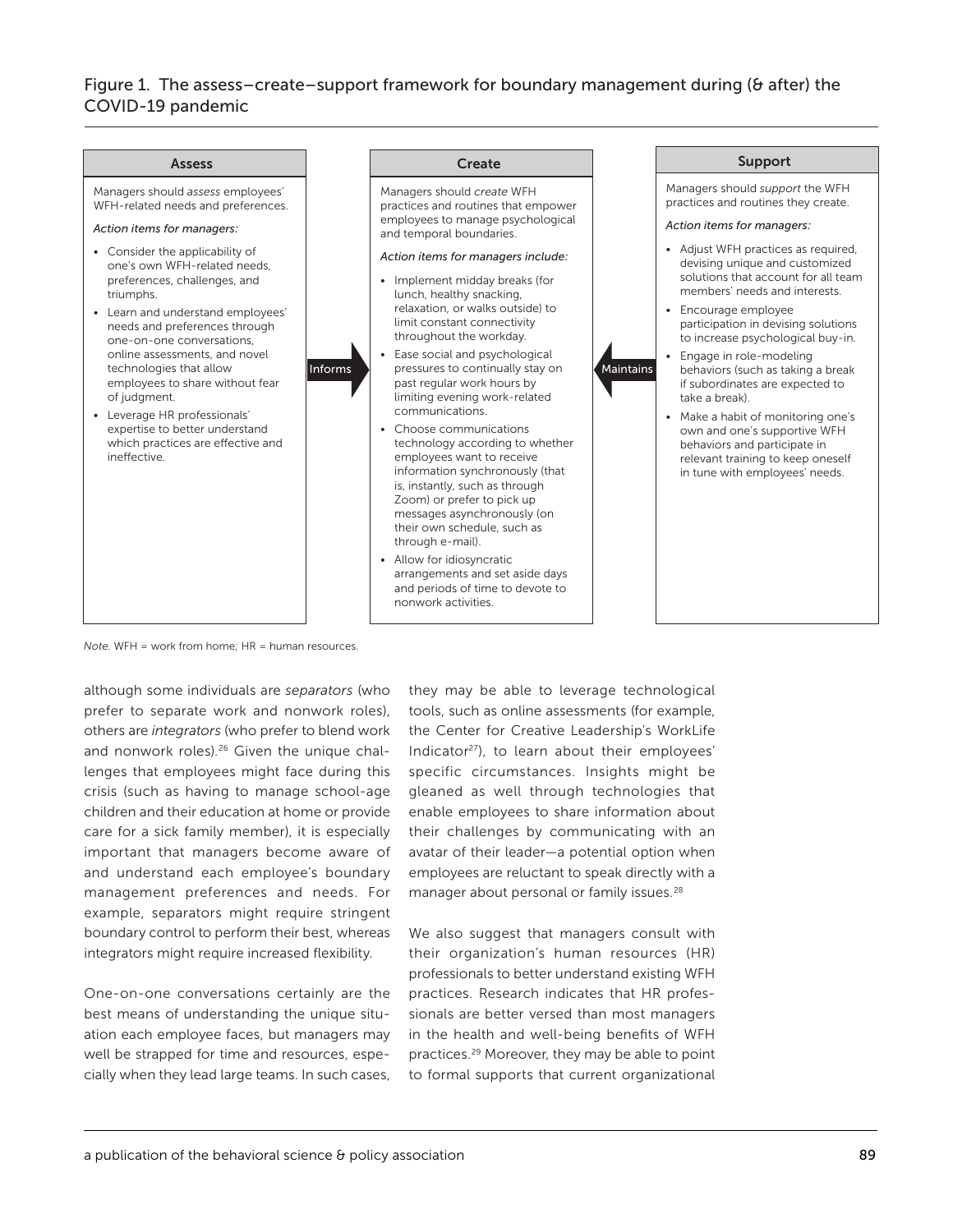work–life balance policies can provide that managers are not aware of.<sup>18</sup> Speaking with HR professionals can give managers a fuller, more holistic understanding of the organization's WFH practices that can then be leveraged to maximize the benefits for their subordinates.

#### Create

On the basis of the information obtained in the assessment phase, managers can work with employees to tailor psychological and temporal boundaries between work and home that take into account differences in whether and how employees prefer to separate or integrate work and nonwork roles. We further recommend that managers encourage employees to take brief breaks, as convenient, at different points during the workday. Given that the stereotypical nine-to-five workday spills into night during this unprecedented time, managerauthorized breaks can enable employees to take time off from their computers and not feel guilty for doing so. In this way, managers can ease the psychological and social pressures that employees face to routinely stay on the job past regular work hours. Managers can urge employees to take breaks for eating lunch, snacking on healthy foods, doing relaxation exercises, or taking short (face-mask-protected) walks during the workday, given that research shows these activities help increase employees' energy and reduce end-of-workday fatigue.30–32

To reduce the psychological pressure to work longer days during the pandemic, managers can consider prohibiting or discouraging engaging in work-related communications after hours (at least for those employees who have not set up work-at-night arrangements with their supervisors).<sup>14</sup> They must be careful to not signal a belief that subordinates' sleep time is unimportant, as can be conveyed by sending work-related e-mails at 3 a.m.<sup>33</sup> Responding to or sending communications late at night can lead to feelings of depletion and can impair engagement the following day.<sup>34</sup> The effects of late-day communication can vary between individuals, though: Whereas integrators may be able to leverage after-hours contact to exercise greater flexibility in a healthy way, separators

are likely to struggle with their need to maintain separate work and home times when they feel pressure to work after hours.<sup>35</sup>

Managers can address this challenge by implementing practices that offer compromise among the mixed preferences of their subordinates. For example, research suggests that asynchronous electronic communication (such as e-mail), which can be viewed at a recipient's convenience, might be less invasive at home than synchronous electronic communication (such as face-to-face meetings conducted via Zoom or Slack video conferencing).<sup>36,37</sup> Moreover, managers could consider varying their use of these tools to match the different needs of separators (with their desire for clear boundaries) and integrators (with their desire for flexibility).

We further encourage managers to consider setting aside entire days or chunks of time for employees to devote specifically to nonwork activities. For example, Google announced a company-wide holiday to encourage recovery from "coronavirus work-from-home burnout."38 When the work that managers supervise is not urgent, managers may be able to prohibit any work-related activities on weekends to better protect the psychological boundaries between employees' weekdays and weekends.15 During weekdays, managers might also be able to work out idiosyncratic arrangements that provide individual employees with additional flexibility in their work schedules or that help to temporarily reduce their workload.23,39

#### Support

Research suggests that the informal support provided by managers is more important than the formal support provided through organizational policies in influencing how employees achieve and maintain work–life balance.40 Even after managers create the WFH practices discussed above, they should adjust the practices to optimize solutions on an ongoing basis, devising creative modifications that account for the best interests of all team members.<sup>41</sup> One COVID-19-specific challenge involves managing employees whose school-age children are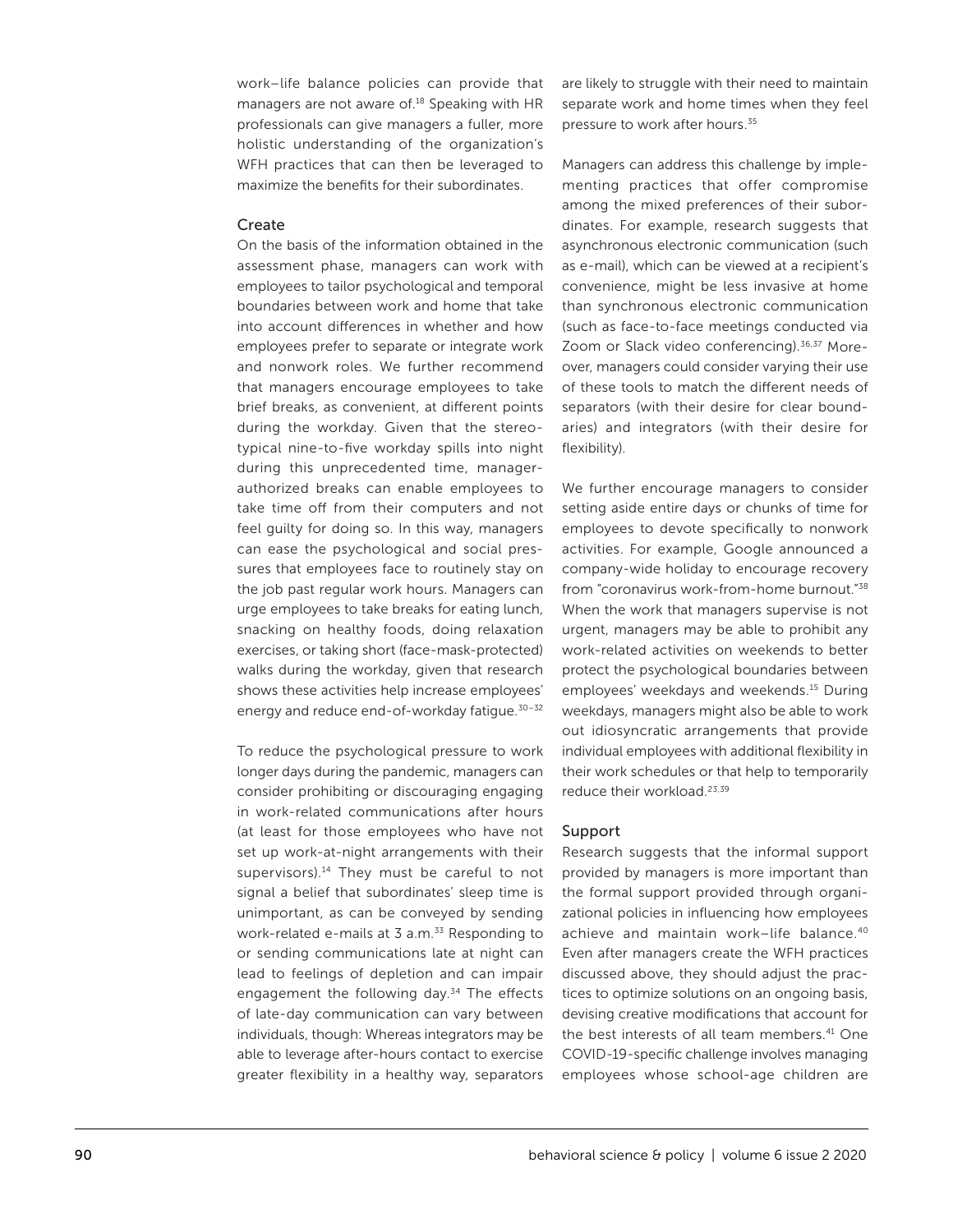attempting to attend school virtually.12,13 Instead of expecting an employee to take meetings while simultaneously overseeing a child's learning activities or expecting the employee to prioritize work when the child needs the employee's laptop for school, the supervisor can support the employee by adjusting daily schedules so that other team members cover for the individual during weekday morning hours. In exchange, the individual can provide coverage during, say, afternoon hours or on weekends (setting aside no-weekend-work rules if the employee prefers to take weekend hours). Indeed, research indicates that these types of creative solutions—particularly when employees participate in developing them—provide the most effective form of family-related supervisor support in terms of improving employees' physical health and job satisfaction.<sup>42</sup>

Beyond adjusting and optimizing WFH routines, it is essential that managers model the recommended behaviors themselves. Supervisors' boundary management behaviors are witnessed and emulated by their subordinates.<sup>43,44</sup> For the benefit of their subordinates, managers should practice what they preach even when doing so goes against their personal preference. For example, some managers like to skip lunch to enhance their productivity.45,46 However, if they establish a midday lunch break for their supervisees, then they, too, should take this break. Otherwise, the discrepancies between messaging and behaviors will confuse their supervisees and render WFH practices ineffective, as managers' behaviors are likely to trickle down to the people they supervise. 47,48 This advice is particularly important during the current crisis, given that employees are isolated from other coworkers and might be forced to gauge which behaviors are normative at this time by closely attending to their supervisor's actions.

Finally, we urge managers to incorporate these supportive and constructive WFH behaviors into their daily routines. Research indicates that when managers monitor themselves and assess the degree to which they engage in supportive actions each day, their subordinates experience

better outcomes related to work–life balance, such as reduced work–family conflict, more positive work attitudes, and more time spent with children.<sup>49-51</sup> In addition to tracking the ways that they support their employees through WFH practices, managers can also track the amount of time they themselves spend away from work-related communications in the evening and on weekends, so as to be mindful of and ready to adjust these behaviors. Organizational leaders can support these managerial efforts by developing computer-based training programs that incorporate specific organizational WFH policies and practices (including desirable WFH-supportive behaviors) or by providing behavior-tracking technologies that help supervisors monitor their own and their employees' boundary management behaviors for informational purposes rather than for employee evaluations.<sup>52,53</sup>

# **Conclusion**

No one-size-fits-all solution will enable employees to effectively manage work–life boundaries each day. By applying the assess– create–support framework, however, managers can establish WFH policies and practices that enable them to collaborate with their employees to set customized psychological and time-related boundaries, giving the employees the combination of structure and flexibility they need to function well in both spheres. With the support of their managers, employees will feel empowered to establish their own routines for work–life balance within the new WFH reality. These arrangements will also benefit organizations because remote employees will be healthier (reducing absenteeism costs), happier (reducing turnover costs), and more productive (enhancing top-line growth) as well as more likely to stay with the employer both during the COVID-19 pandemic and after it passes.18,54,55

#### author affiliations

Perrigino: Iona College. Raveendhran: University of Virginia. Corresponding author's e-mail: [mperrigino@iona.edu](mailto:mperrigino@iona.edu).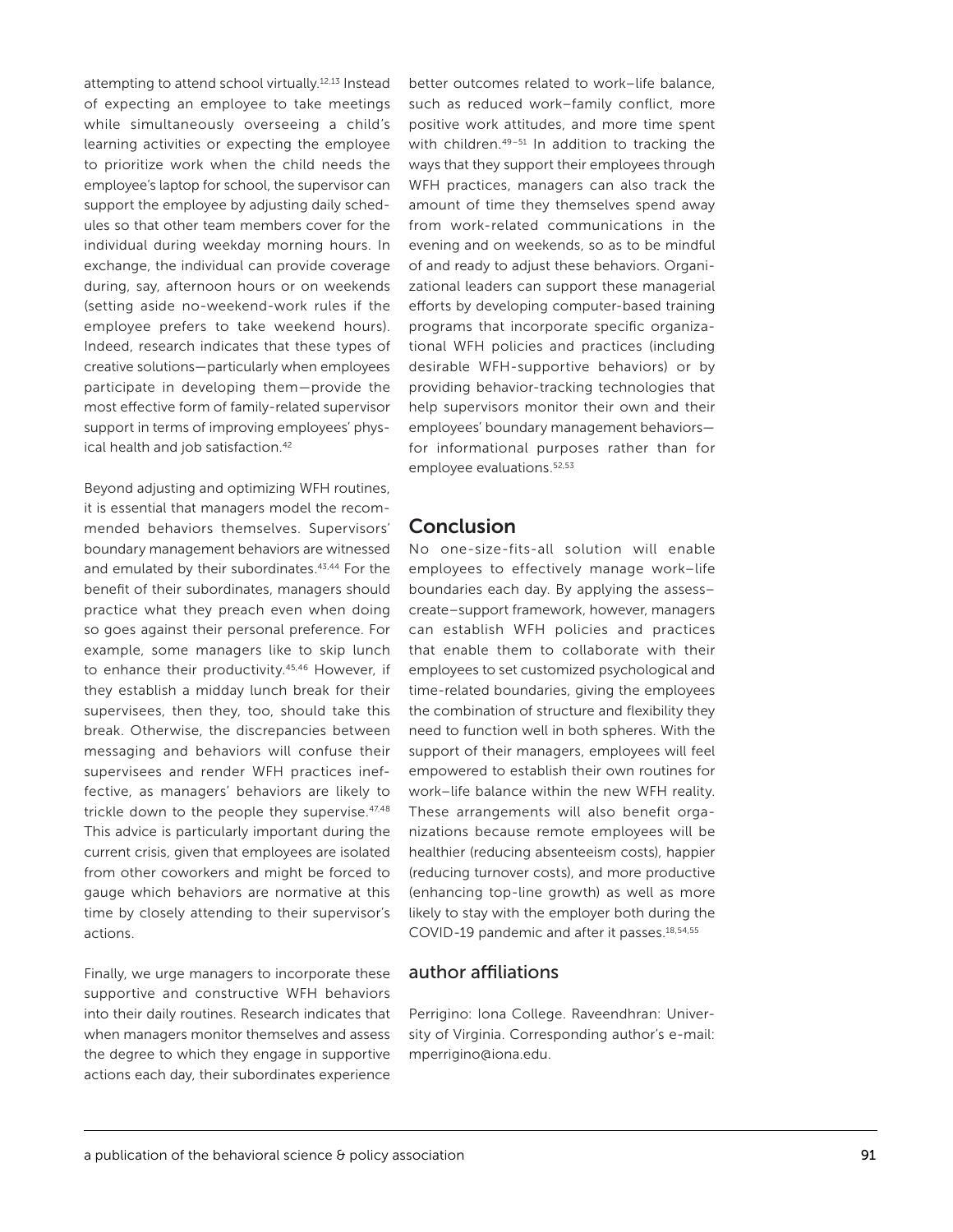# references

- 1. Goodstein, J. D. (1994). Institutional pressures and strategic responsiveness: Employer involvement in work-family issues. *Academy of Management Journal, 37,* 350–382. [https://doi.](https://doi.org/10.5465/256833) [org/10.5465/256833](https://doi.org/10.5465/256833)
- 2. Osterman, P. (1995). Work/family programs and the employment relationship. *Administrative Science Quarterly, 40,* 681–700. [https://doi.](https://doi.org/10.2307/2393758) [org/10.2307/2393758](https://doi.org/10.2307/2393758)
- 3. Gajendran, R. S., & Harrison, D. A. (2007). The good, the bad, and the unknown about telecommuting: Metaanalysis of psychological mediators and individual consequences. *Journal of Applied Psychology, 92,* 1524–1541. [https://doi.](https://doi.org/10.1037/0021-9010.92.6.1524) [org/10.1037/0021-9010.92.6.1524](https://doi.org/10.1037/0021-9010.92.6.1524)
- 4. Wayne, J. H., Butts, M. M., Casper, W. J., & Allen, T. D. (2017). In search of balance: A conceptual and empirical integration of multiple meanings of work–family balance. *Personnel Psychology, 70,* 167–210. [https://doi.](https://doi.org/10.1111/peps.12132) [org/10.1111/peps.12132](https://doi.org/10.1111/peps.12132)
- 5. Perrigino, M. B., Dunford, B. B., & Wilson, K. S. (2018). Work–family backlash: The "dark side" of work–life balance (WLB) policies. *Academy of Management Annals, 12,* 600–630. [https://doi.org/10.5465/](https://doi.org/10.5465/annals.2016.0077) [annals.2016.0077](https://doi.org/10.5465/annals.2016.0077)
- 6. Mazmanian, M., Orlikowski, W. J., & Yates, J. (2013). The autonomy paradox: The implications of mobile email devices for knowledge professionals. *Organization Science, 24,* 1337–1357. <https://doi.org/10.1287/orsc.1120.0806>
- 7. Lindemann, D. J. (2020, March 26). Work-life balance is a lie—and coronavirus is exposing it. *Quartz.* [https://qz.com/work/1825693/](https://qz.com/work/1825693/work-life-balance-is-a-lie-and-coronavirus-is-exposing-it/) [work-life-balance-is-a-lie-and](https://qz.com/work/1825693/work-life-balance-is-a-lie-and-coronavirus-is-exposing-it/)[coronavirus-is-exposing-it/](https://qz.com/work/1825693/work-life-balance-is-a-lie-and-coronavirus-is-exposing-it/)
- 8. Liang, L.-H. (2020, March 8). How COVID-19 led to a nationwide workfrom-home experiment. *BBC News.* [https://www.bbc.com/worklife/](https://www.bbc.com/worklife/article/20200309-coronavirus-covid-19-advice-chinas-work-at-home-experiment) [article/20200309-coronavirus-covid-](https://www.bbc.com/worklife/article/20200309-coronavirus-covid-19-advice-chinas-work-at-home-experiment)[19-advice-chinas-work-at-home](https://www.bbc.com/worklife/article/20200309-coronavirus-covid-19-advice-chinas-work-at-home-experiment)[experiment](https://www.bbc.com/worklife/article/20200309-coronavirus-covid-19-advice-chinas-work-at-home-experiment)
- 9. Brown, E. (2020, April 30). Could COVID-19 usher in a new era of working from home? *Knowable Magazine.* [https://www.knowablemagazine.org/](https://www.knowablemagazine.org/article/society/2020/could-covid-19-usher-new-era-working-home) [article/society/2020/could-covid-19](https://www.knowablemagazine.org/article/society/2020/could-covid-19-usher-new-era-working-home) [usher-new-era-working-home](https://www.knowablemagazine.org/article/society/2020/could-covid-19-usher-new-era-working-home)
- 10. Robert Half International. (2020, April 30). COVID-19 and the workplace: Employees weigh in [Blog post]. *The Robert Half Blog.*

[https://www.roberthalf.com/blog/](https://www.roberthalf.com/blog/management-tips/covid-19-and-the-workplace-employees-weigh-in) [management-tips/covid-19-and-the](https://www.roberthalf.com/blog/management-tips/covid-19-and-the-workplace-employees-weigh-in)[workplace-employees-weigh-in](https://www.roberthalf.com/blog/management-tips/covid-19-and-the-workplace-employees-weigh-in)

- 11. Biron, M., & van Veldhoven, M. (2016). When control becomes a liability rather than an asset: Comparing home and office days among part-time teleworkers. *Journal of Organizational Behavior, 37,* 1317–1337. [https://doi.](https://doi.org/10.1002/job.2106) [org/10.1002/job.2106](https://doi.org/10.1002/job.2106)
- 12. Nickerson, R. (2020, May 12). Working moms of Houston share advice on balancing work, family amid COVID-19. *Houston Chronicle.* [https://www.chron.](https://www.chron.com/neighborhood/memorial/news/article/Working-moms-of-Houston-share-advice-on-balancing-15264322.php) [com/neighborhood/memorial/news/](https://www.chron.com/neighborhood/memorial/news/article/Working-moms-of-Houston-share-advice-on-balancing-15264322.php) [article/Working-moms-of-Houston](https://www.chron.com/neighborhood/memorial/news/article/Working-moms-of-Houston-share-advice-on-balancing-15264322.php)[share-advice-on-balancing-15264322.](https://www.chron.com/neighborhood/memorial/news/article/Working-moms-of-Houston-share-advice-on-balancing-15264322.php) [php](https://www.chron.com/neighborhood/memorial/news/article/Working-moms-of-Houston-share-advice-on-balancing-15264322.php)
- 13. Watson, B. (2020, May 8). Moms adjust to homeschooling during COVID-19 outbreak. *Press-Republican.*  [https://www.pressrepublican.](https://www.pressrepublican.com/news/coronavirus/moms-adjust-to-homeschooling-during-covid-19-outbreak/article_991fa9ad-4d86-5efe-8a0e-1f7af6bd588e.html) [com/news/coronavirus/](https://www.pressrepublican.com/news/coronavirus/moms-adjust-to-homeschooling-during-covid-19-outbreak/article_991fa9ad-4d86-5efe-8a0e-1f7af6bd588e.html) [moms-adjust-to-homeschooling](https://www.pressrepublican.com/news/coronavirus/moms-adjust-to-homeschooling-during-covid-19-outbreak/article_991fa9ad-4d86-5efe-8a0e-1f7af6bd588e.html)[during-covid-19-outbreak/](https://www.pressrepublican.com/news/coronavirus/moms-adjust-to-homeschooling-during-covid-19-outbreak/article_991fa9ad-4d86-5efe-8a0e-1f7af6bd588e.html) [article\\_991fa9ad-4d86-5efe-8a0e-](https://www.pressrepublican.com/news/coronavirus/moms-adjust-to-homeschooling-during-covid-19-outbreak/article_991fa9ad-4d86-5efe-8a0e-1f7af6bd588e.html)[1f7af6bd588e.html](https://www.pressrepublican.com/news/coronavirus/moms-adjust-to-homeschooling-during-covid-19-outbreak/article_991fa9ad-4d86-5efe-8a0e-1f7af6bd588e.html)
- 14. Davis, M., & Bloomberg, J. G. (2020, April 27). Three hours longer, the COVID-19 pandemic workday endangering work-life balance. *Alabama NewsCenter.* [https://](https://alabamanewscenter.com/2020/04/27/three-hours-longer-the-covid-19-pandemic-workday-endangering-work-life-balance/) [alabamanewscenter.com/2020/04/27/](https://alabamanewscenter.com/2020/04/27/three-hours-longer-the-covid-19-pandemic-workday-endangering-work-life-balance/) [three-hours-longer-the-covid-19](https://alabamanewscenter.com/2020/04/27/three-hours-longer-the-covid-19-pandemic-workday-endangering-work-life-balance/) [pandemic-workday-endangering-work](https://alabamanewscenter.com/2020/04/27/three-hours-longer-the-covid-19-pandemic-workday-endangering-work-life-balance/)[life-balance/](https://alabamanewscenter.com/2020/04/27/three-hours-longer-the-covid-19-pandemic-workday-endangering-work-life-balance/)
- 15. Bergeron, T. (2020, May 4). Monday mornings just aren't the same: With COVID-19 restrictions, there is no weekend anymore. And that's not good. *ROI-NJ.* [https://www.](https://www.roi-nj.com/2020/05/04/opinion/monday-mornings-just-arent-the-same-with-covid-19-restrictions-there-is-no-weekend-anymore-and-thats-not-good/) [roi-nj.com/2020/05/04/opinion/](https://www.roi-nj.com/2020/05/04/opinion/monday-mornings-just-arent-the-same-with-covid-19-restrictions-there-is-no-weekend-anymore-and-thats-not-good/) [monday-mornings-just-arent-the](https://www.roi-nj.com/2020/05/04/opinion/monday-mornings-just-arent-the-same-with-covid-19-restrictions-there-is-no-weekend-anymore-and-thats-not-good/)[same-with-covid-19-restrictions-there](https://www.roi-nj.com/2020/05/04/opinion/monday-mornings-just-arent-the-same-with-covid-19-restrictions-there-is-no-weekend-anymore-and-thats-not-good/)[is-no-weekend-anymore-and-thats](https://www.roi-nj.com/2020/05/04/opinion/monday-mornings-just-arent-the-same-with-covid-19-restrictions-there-is-no-weekend-anymore-and-thats-not-good/)[not-good/](https://www.roi-nj.com/2020/05/04/opinion/monday-mornings-just-arent-the-same-with-covid-19-restrictions-there-is-no-weekend-anymore-and-thats-not-good/)
- 16. Jagannathan, M. (2020, May 22). Are you always exhausted? The burnout is real for U.S. workers. *MarketWatch.* [https://www.marketwatch.com/story/](https://www.marketwatch.com/story/all-the-days-are-blurring-together-how-to-battle-burnout-and-find-a-healthy-work-life-balance-during-the-pandemic-2020-05-13) [all-the-days-are-blurring-together](https://www.marketwatch.com/story/all-the-days-are-blurring-together-how-to-battle-burnout-and-find-a-healthy-work-life-balance-during-the-pandemic-2020-05-13)[how-to-battle-burnout-and-find-a](https://www.marketwatch.com/story/all-the-days-are-blurring-together-how-to-battle-burnout-and-find-a-healthy-work-life-balance-during-the-pandemic-2020-05-13)[healthy-work-life-balance-during-the](https://www.marketwatch.com/story/all-the-days-are-blurring-together-how-to-battle-burnout-and-find-a-healthy-work-life-balance-during-the-pandemic-2020-05-13)[pandemic-2020-05-13](https://www.marketwatch.com/story/all-the-days-are-blurring-together-how-to-battle-burnout-and-find-a-healthy-work-life-balance-during-the-pandemic-2020-05-13)
- 17. Kelly, E. L., & Kalev, A. (2006). Managing flexible work arrangements in US organizations: Formalized discretion or "a right to ask." *Socio-Economic Review, 4,* 379–416. [https://doi.org/10.1093/ser/](https://doi.org/10.1093/ser/mwl001) [mwl001](https://doi.org/10.1093/ser/mwl001)
- 18. Beauregard, T. A., & Henry, L. C. (2009). Making the link between work-life balance practices and organizational

performance. *Human Resource Management Review, 19,* 9–22. [https://](https://doi.org/10.1016/j.hrmr.2008.09.001) [doi.org/10.1016/j.hrmr.2008.09.001](https://doi.org/10.1016/j.hrmr.2008.09.001)

- 19. Kossek, E. E., & Nichol, V. (1992). The effects of on-site child care on employee attitudes and performance. *Personnel Psychology, 45,* 485–509. [https://doi.](https://doi.org/10.1111/j.1744-6570.1992.tb00857.x) [org/10.1111/j.1744-6570.1992.tb00857.x](https://doi.org/10.1111/j.1744-6570.1992.tb00857.x)
- 20. Meyer, C. S., Mukerjee, S., & Sestero, A. (2001). Work-family benefits: Which ones maximize profits? *Journal of Managerial Issues, 13,* 28–44. [https://](https://www.jstor.org/stable/40604332) [www.jstor.org/stable/40604332](https://www.jstor.org/stable/40604332)
- 21. Milliken, F. J., Martins, L. L., & Morgan, H. (1998). Explaining organizational responsiveness to work-family issues: The role of human resource executives as issue interpreters. *Academy of Management Journal, 41,* 580–592. <https://doi.org/10.5465/256944>
- 22. Cogin, J. A., Sanders, K., & Williamson, I. O. (2018). Work-life support practices and customer satisfaction: The role of TMT composition and country culture. *Human Resource Management, 57,* 279–291. [https://doi.org/10.1002/](https://doi.org/10.1002/hrm.21833) [hrm.21833](https://doi.org/10.1002/hrm.21833)
- 23. Las Heras, M., Van der Heijden, B. I. J. M., De Jong, J., & Rofcanin, Y. (2017). "Handle with care": The mediating role of schedule i-deals in the relationship between supervisors' own caregiving responsibilities and employee outcomes. *Human Resource Management Journal, 27,* 335–349. <https://doi.org/10.1111/1748-8583.12160>
- 24. Gupta, A., Nadkarni, S., & Mariam, M. (2019). Dispositional sources of managerial discretion: CEO ideology, CEO personality, and firm strategies. *Administrative Science Quarterly, 64,* 855–893. [https://doi.](https://doi.org/10.1177/0001839218793128) [org/10.1177/0001839218793128](https://doi.org/10.1177/0001839218793128)
- 25. Rofcanin, Y., Las Heras, M., Escribano, P. I., & Stanko, T. (2019). FSSBs and elderly care: Exploring the role of organizational context on employees' overall health and work–family balance satisfaction. *Journal of Business and Psychology, 35,* 403–419. [https://doi.](https://doi.org/10.1007/s10869-019-09629-8) [org/10.1007/s10869-019-09629-8](https://doi.org/10.1007/s10869-019-09629-8)
- 26. Kossek, E. E., Ruderman, M. N., Braddy, P. W., & Hannum, K. M. (2012). Work– nonwork boundary management profiles: A person-centered approach. *Journal of Vocational Behavior, 81,* 112–128. [https://doi.org/10.1016/j.](https://doi.org/10.1016/j.jvb.2012.04.003) [jvb.2012.04.003](https://doi.org/10.1016/j.jvb.2012.04.003)
- 27. Center for Creative Leadership. (n.d.). *WorkLife Indicator.* [https://www.](https://www.ccl.org/lead-it-yourself-solutions/self-assessments/worklife-indicator/) [ccl.org/lead-it-yourself-solutions/](https://www.ccl.org/lead-it-yourself-solutions/self-assessments/worklife-indicator/) [self-assessments/worklife-indicator/](https://www.ccl.org/lead-it-yourself-solutions/self-assessments/worklife-indicator/)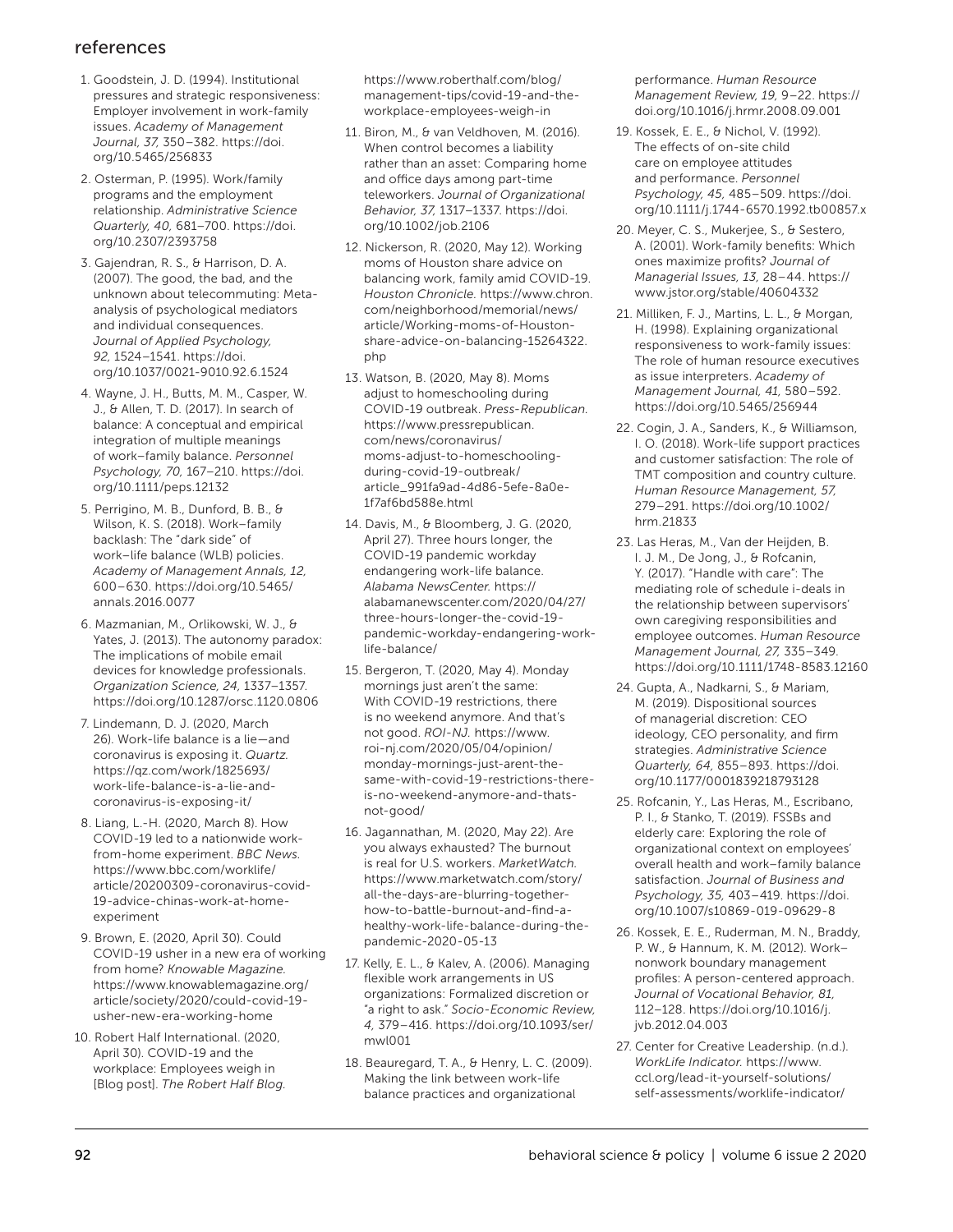- 28. Raveendhran, R., Fast, N. J., & Carnevale, P. J. (2020). Virtual (freedom from) reality: Evaluation apprehension and leaders' preference for communicating through avatars. *Computers in Human Behavior, 111,* Article 106415. Advance online publication. [https://doi.org/10.1016/j.](https://doi.org/10.1016/j.chb.2020.106415) [chb.2020.106415](https://doi.org/10.1016/j.chb.2020.106415)
- 29. Peters, P., & Heusinkveld, S. (2010). Institutional explanations for managers' attitudes towards telehomeworking. *Human Relations, 63,* 107–135. [https://](https://doi.org/10.1177/0018726709336025) [doi.org/10.1177/0018726709336025](https://doi.org/10.1177/0018726709336025)
- 30. Sonnentag, S., Pundt, A., & Venz, L. (2017). Distal and proximal predictors of snacking at work: A daily-survey study. *Journal of Applied Psychology, 102,* 151–162. [https://doi.org/10.1037/](https://doi.org/10.1037/apl0000162) [apl0000162](https://doi.org/10.1037/apl0000162)
- 31. Trougakos, J. P., Hideg, I., Cheng, B. H., & Beal, D. J. (2014). Lunch breaks unpacked: The role of autonomy as a moderator of recovery during lunch. *Academy of Management Journal, 57,* 405–421. [https://doi.org/10.5465/](https://doi.org/10.5465/amj.2011.1072) [amj.2011.1072](https://doi.org/10.5465/amj.2011.1072)
- 32. Sianoja, M., Syrek, C. J., de Bloom, J., Korpela, K., & Kinnunen, U. (2018). Enhancing daily well-being at work through lunchtime park walks and relaxation exercises: Recovery experiences as mediators. *Journal of Occupational Health Psychology, 23,* 428–442. [https://doi.org/10.1037/](https://doi.org/10.1037/ocp0000083) [ocp0000083](https://doi.org/10.1037/ocp0000083)
- 33. Barnes, C. M., Awtrey, E., Lucianetti, L., & Spreitzer, G. (2020). Leader sleep devaluation, employee sleep, and unethical behavior. *Sleep Health, 6(3), 411–417.e5*. [https://doi.org/10.1016/j.](https://doi.org/10.1016/j.sleh.2019.12.001) [sleh.2019.12.001](https://doi.org/10.1016/j.sleh.2019.12.001)
- 34. Lanaj, K., Johnson, R. E., & Barnes, C. M. (2014). Beginning the workday yet already depleted? Consequences of late-night smartphone use and sleep. *Organizational Behavior and Human Decision Processes, 124,* 11–23. [https://](https://doi.org/10.1016/j.obhdp.2014.01.001) [doi.org/10.1016/j.obhdp.2014.01.001](https://doi.org/10.1016/j.obhdp.2014.01.001)
- 35. Piszczek, M. M. (2017). Boundary control and controlled boundaries: Organizational expectations for technology use at the work–family interface. *Journal of Organizational Behavior, 38,* 592–611. [https://doi.](https://doi.org/10.1002/job.2153) [org/10.1002/job.2153](https://doi.org/10.1002/job.2153)
- 36. Barley, S. R., Meyerson, D. E., & Grodal, S. (2011). E-mail as a source and symbol of stress. *Organization Science, 22,* 887–906. [https://doi.org/10.1287/](https://doi.org/10.1287/orsc.1100.0573) [orsc.1100.0573](https://doi.org/10.1287/orsc.1100.0573)
- 37. Rose, E. (2013). Access denied: Employee control of personal communications at work. *Work, Employment and Society, 27,* 694–710. [https://doi.](https://doi.org/10.1177/0950017012460329) [org/10.1177/0950017012460329](https://doi.org/10.1177/0950017012460329)
- 38. Barrabi, T. (2020, May 8). Google adds company holiday for coronavirus workfrom-home burnout. *Fox Business News.* [https://www.foxbusiness.com/](https://www.foxbusiness.com/markets/google-coronavirus-holiday-work-from-home-burnout) [markets/google-coronavirus-holiday](https://www.foxbusiness.com/markets/google-coronavirus-holiday-work-from-home-burnout)[work-from-home-burnout](https://www.foxbusiness.com/markets/google-coronavirus-holiday-work-from-home-burnout)
- 39. Hornung, S., Rousseau, D. M., & Glaser, J. (2008). Creating flexible work arrangements through idiosyncratic deals. *Journal of Applied Psychology, 93,* 655–664. [https://doi.](https://doi.org/10.1037/0021-9010.93.3.655) [org/10.1037/0021-9010.93.3.655](https://doi.org/10.1037/0021-9010.93.3.655)
- 40. Anderson, S. E., Coffey, B. S., & Byerly, R. T. (2002). Formal organizational initiatives and informal workplace practices: Links to work-family conflict and job-related outcomes. *Journal of Management, 28,* 787–810. [https://doi.](https://doi.org/10.1177/014920630202800605) [org/10.1177/014920630202800605](https://doi.org/10.1177/014920630202800605)
- 41. Hammer, L. B., Kossek, E. E., Yragui, N. L., Bodner, T. E., & Hanson, G. C. (2009). Development and validation of a multidimensional measure of family supportive supervisor behaviors (FSSB). *Journal of Management, 35,* 837–856. [https://doi.](https://doi.org/10.1177/0149206308328510) [org/10.1177/0149206308328510](https://doi.org/10.1177/0149206308328510)
- 42. Odle-Dusseau, H. N., Hammer, L. B., Crain, T. L., & Bodner, T. E. (2016). The influence of family-supportive supervisor training on employee job performance and attitudes: An organizational work–family intervention. *Journal of Occupational Health Psychology, 21,* 296–308. [https://doi.](https://doi.org/10.1037/a0039961) [org/10.1037/a0039961](https://doi.org/10.1037/a0039961)
- 43. Koch, A. R., & Binnewies, C. (2015). Setting a good example: Supervisors as work-life-friendly role models within the context of boundary management. *Journal of Occupational Health Psychology, 20,* 82–92. [https://doi.](https://doi.org/10.1037/a0037890) [org/10.1037/a0037890](https://doi.org/10.1037/a0037890)
- 44. Paustian-Underdahl, S. C., & Halbesleben, J. R. B. (2014). Examining the influence of climate, supervisor guidance, and behavioral integrity on work–family conflict: A demands and resources approach. *Journal of Organizational Behavior, 35,* 447–463. <https://doi.org/10.1002/job.1883>
- 45. de Haaff, B. (2015, May 19). Why exceptional leaders skip lunch [Blog post]. *Aha! Blog.* [https://blog.aha.io/](https://blog.aha.io/why-exceptional-leaders-skip-lunch/) [why-exceptional-leaders-skip-lunch/](https://blog.aha.io/why-exceptional-leaders-skip-lunch/)
- 46. Hamilton, I. A. (2020, January 15). Twitter CEO Jack Dorsey only eats 7 meals per week, which is more than he used to. *Business Insider.* [https://www.businessinsider.com/](https://www.businessinsider.com/twitter-ceo-jack-dorsey-only-eats-7-meals-per-week-2020-1) [twitter-ceo-jack-dorsey-only-eats-7](https://www.businessinsider.com/twitter-ceo-jack-dorsey-only-eats-7-meals-per-week-2020-1) [meals-per-week-2020-1](https://www.businessinsider.com/twitter-ceo-jack-dorsey-only-eats-7-meals-per-week-2020-1)
- 47. O'Neill, J. W., Harrison, M. M., Cleveland, J., Almeida, D., Stawski, R., & Crouter, A. C. (2009). Work–family climate, organizational commitment, and turnover: Multilevel contagion effects of leaders. *Journal of Vocational Behavior, 74,* 18–29. [https://doi.](https://doi.org/10.1016/j.jvb.2008.10.004) [org/10.1016/j.jvb.2008.10.004](https://doi.org/10.1016/j.jvb.2008.10.004)
- 48. ten Brummelhuis, L. L., Haar, J. M., & Roche, M. (2014). Does family life help to be a better leader? A closer look at crossover processes from leaders to followers. *Personnel Psychology, 67,* 917–949. [https://doi.org/10.1111/](https://doi.org/10.1111/peps.12057) [peps.12057](https://doi.org/10.1111/peps.12057)
- 49. Kelly, E. L., Moen, P., Oakes, J. M., Fan, W., Okechukwu, C., Davis, K. D., . . Casper, L. M. (2014). Changing work and work-family conflict: Evidence from the work, family, and health network. *American Sociological Review, 79,* 485–516. [https://doi.](https://doi.org/10.1177/0003122414531435) [org/10.1177/0003122414531435](https://doi.org/10.1177/0003122414531435)
- 50. Moen, P., Kelly, E. L., Fan, W., Lee, S. R., Almeida, D., Kossek, E. E., & Buxton, O. M. (2016). Does a flexibility/support organizational initiative improve high-tech employees' well-being? Evidence from the work, family, and health network. *American Sociological Review, 81,* 134–164. [https://doi.](https://doi.org/10.1177/0003122415622391) [org/10.1177/0003122415622391](https://doi.org/10.1177/0003122415622391)
- 51. Davis, K. D., Lawson, K. M., Almeida, D. M., Kelly, E. L., King, R. B., Hammer, L., Casper, L. M., Okechukwu, C. A., Hanson, G., & . . . McHale, S. M. (2015). Parents' daily time with their children: A workplace intervention. *Pediatrics, 135,* 875–882. [https://doi.org/10.1542/](https://doi.org/10.1542/peds.2014-2057) [peds.2014-2057](https://doi.org/10.1542/peds.2014-2057)
- 52. Hammer, L. B., Kossek, E. E., Anger, W. K., Bodner, T., & Zimmerman, K. L. (2011). Clarifying work–family intervention processes: The roles of work–family conflict and familysupportive supervisor behaviors. *Journal of Applied Psychology, 96,* 134–150. [https://doi.org/10.1037/](https://doi.org/10.1037/a0020927) [a0020927](https://doi.org/10.1037/a0020927)
- 53. Raveendhran, R. R., & Fast, N. J. (2020). *Humans judge, algorithms nudge: The psychology of behavior tracking at work*. Working paper.